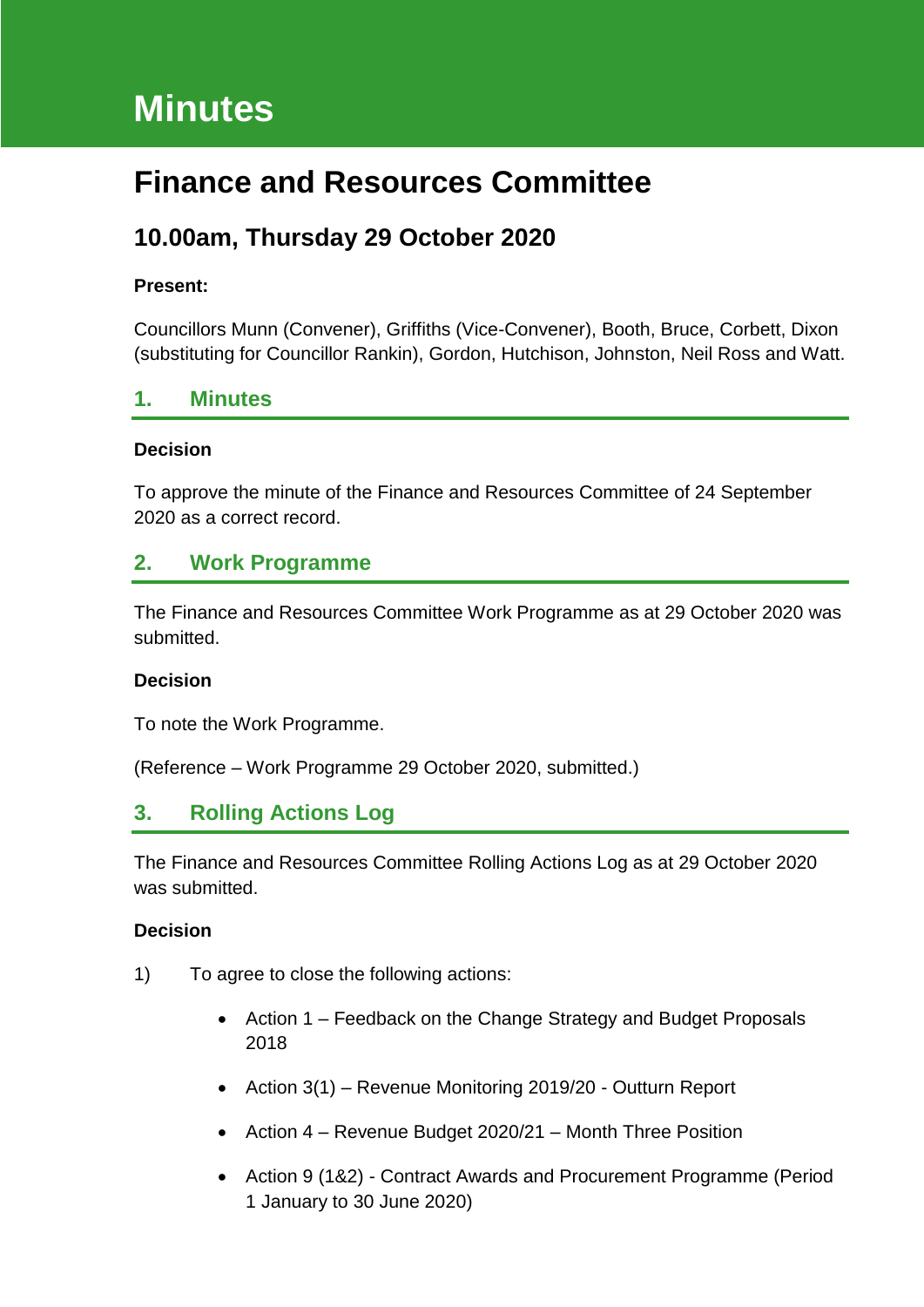- 2) To agree to close Action 5 2020-30 Capital Budget Strategy 2020-21 Period 3 Monitoring and Revised Budget Update as the briefing note was circulated in October 2020.
- 3) To agree to close Action 7 City of Edinburgh Council and CGI IT UK Limited Contract Proposals as the briefing note was circulated on 28 October 2020.
- 4) To note that the information requested for Action 2 Fleet Renewal Programme would be included in the report to committee in December.
- 5) To agree to close Action 6 Workforce Dashboard June 2020 as the briefing note was circulated on the day of meeting.
- 6) To otherwise note the remaining outstanding actions.

(Reference – Rolling Actions Log, 29 October 2020, submitted.)

# **4. Business Bulletin**

The Finance and Resources Committee Business Bulletin for October 2020 was submitted.

#### **Decision**

To note the Business Bulletin.

(Reference – Business Bulletin, 29 October 2020, submitted.)

# **5. Revenue Budget 2020/23: 2020/21 Month Five Position and Framework Assumptions Update**

An update was provided on the estimated expenditure and income impacts of the Covid-19 pandemic for the Council and its Arm's-Length External Organisations (ALEOs) during 2020/21, alongside offsetting sources of confirmed or anticipated funding. This analysis indicated a reduction in the residual gap from £12.2m to £5.1m since the previous report considered by the Finance and Resources Committee on 24 September 2020.

### **Decision**

- 1) To note the further reduction in the projected in-year deficit to £5.1m.
- 2) To note, nonetheless, that the expenditure and income projections set out within the report remained subject to significant uncertainty and potential variation given current events.
- 3) To note the progress in the development of an income compensation scheme and availability of potential financial flexibilities.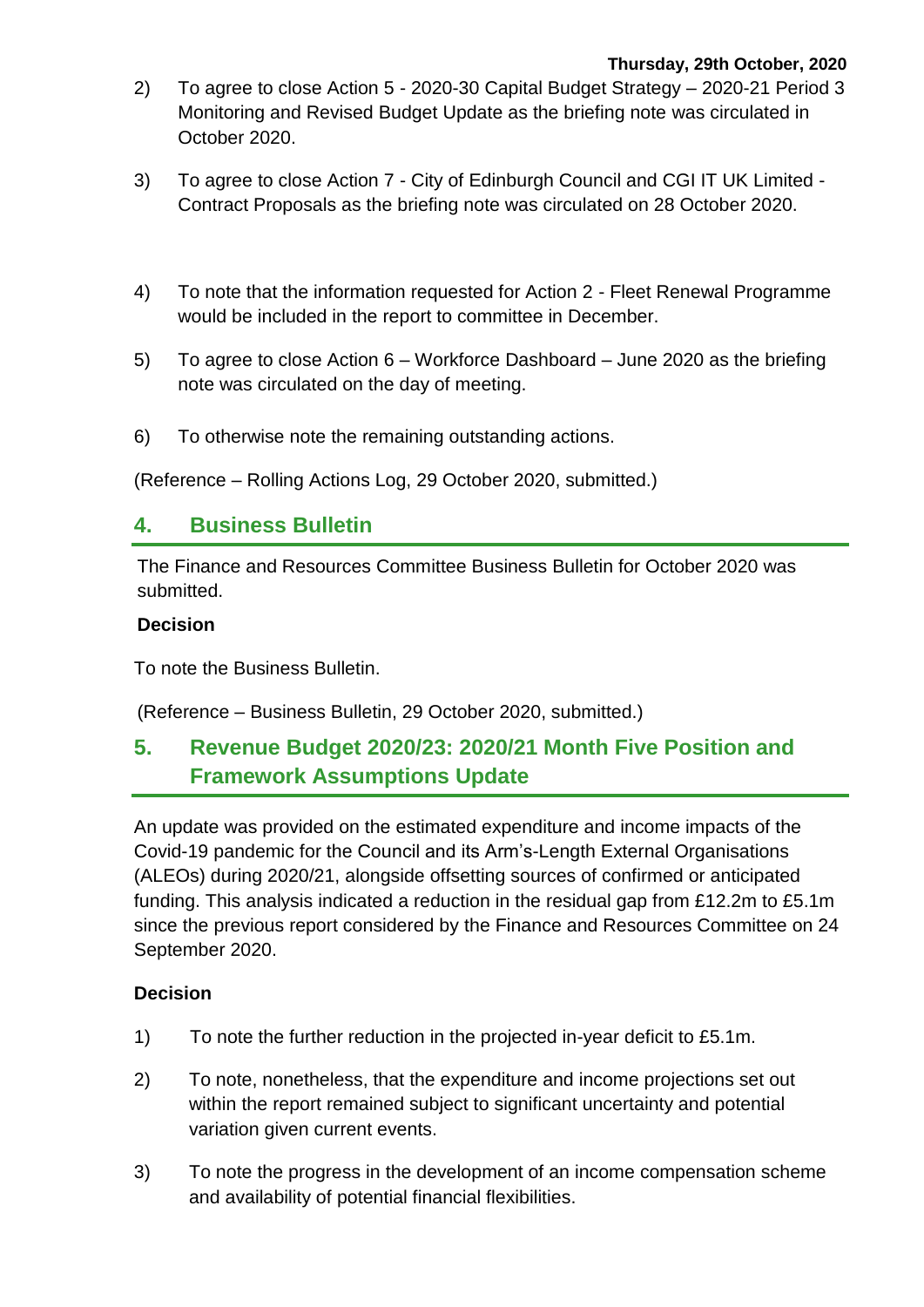- 4) To note that a further update would be presented to the Finance and Resources Committee's next meeting on 3 December.
- 5) To note the changes to future years' planning assumptions in light of the pandemic's longer-term impacts, resulting in a need to identify at least an estimated £16.1m of additional savings in 2021/22.
- 6) To agree to include in the report coming to Committee in December:
	- Further detail on the additional flexibilities.
	- The cost of the independent review and a breakdown of charges.
	- The outcome of discussions with COSLA on funding not within the EIJB's remit being given to the Council.
	- Any considerations taken on a broader range of contingency savings to mitigate potential further lockdown measures.
- 7) To agree to provide an update to each committee meeting on the financial impact of the independent inquiry.
- 8) To refer the report to the Governance, Risk and Best Value Committee for scrutiny as part of its work programme.
- 7) To refer the report to Council on 19 November to authorise the use in 2020/21 of up to £0.6m from the Council's earmarked reserves to meet costs associated with the independent review of the Council's whistleblowing arrangements and culture.

(References – Finance and Resources Committee, 24 September 2020 (item 4); report by the Executive Director of Resources, submitted.)

# **6. 2020-30 Capital Budget Strategy – 2020/21 Period Five Monitoring and Revised Budget Update**

Capital expenditure and funding forecasts for 2020/21 were provided, including explanations for variances. It was highlighted that the extent of the impact from Covid-19 was likely to differ between programmes and projects and it would still be too early to understand the full cost to the Council.

### **Decision**

- 1) To note the Capital monitoring position for the General Fund and Housing Revenue Account (HRA) at month five for 2020-21.
- 2) To refer the report to the Governance, Risk and Best Value Committee as part of its work programme.

(Reference – report by the Executive Director of Resources, submitted.)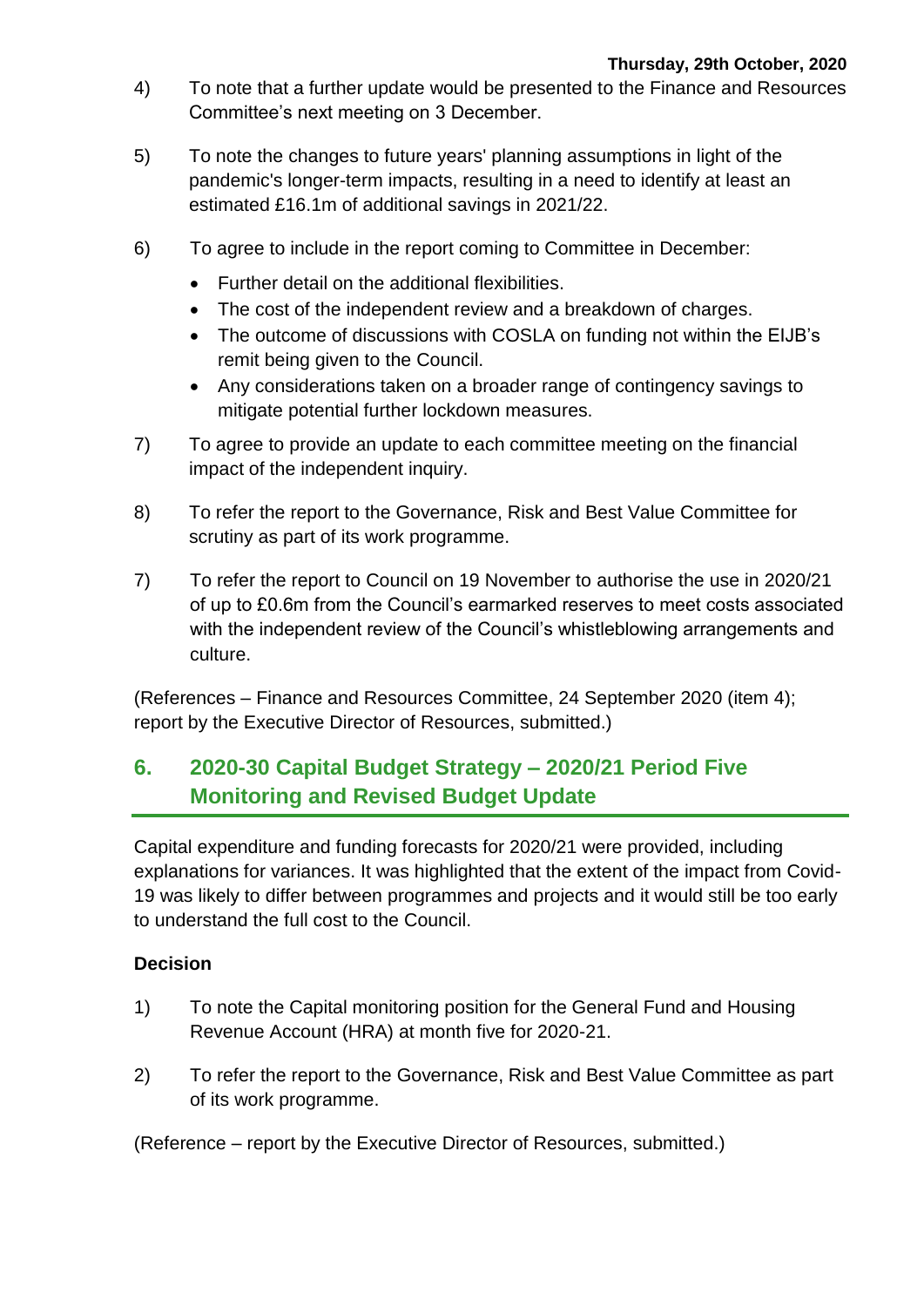### **Thursday, 29th October, 2020 7. Resources Directorate - Revenue Budget Monitoring 2020/21 – Month Five Position**

The projected month five revenue monitoring position for the Resources Directorate was set out, based on actual expenditure and income to the end of August 2020 and expenditure and income projections for the remainder of the financial year.

### **Decision**

- 1) To note that the Resources Directorate was forecasting a favourable budget variance of £0.165m for 2020/21.
- 2) To note a further £0.950m of in-year savings following the Committee approved extension of the IT contract with CGI, which contributed towards the Council's overall financial position.
- 3) To note that the Executive Director of Resources and Heads of Service were continuing to progress identification of additional savings measures to offset any further budget pressures arising to achieve outturn expenditure in line with the approved revenue budget for 2020/21.
- 4) To note the ongoing risks to the achievement of a balanced revenue budget projection for the Directorate.

(Reference – report by the Executive Director of Resources, submitted.)

# **8. Chief Executive's Services - Revenue Budget Monitoring 2020/21 - Month Five Position**

The projected five-month revenue budget monitoring position for Chief Executive's Services was set out, based on actual expenditure and income to the end of June 2020 and expenditure and income projections for the remainder of the financial year. **Decision**

To note it was forecast that outturn would be in line with the approved revenue budget for the Chief Executive's services for 2020/21.

(Reference – report by the Executive Director of Resources, submitted.)

# **9. Extension to Existing Contractor Works Framework**

Approval was sought to extend, under a waiver of the Contract Standing Orders, the Council's existing Contractor Works Framework Agreement. This framework was strategically important and supported a large amount of the Council's construction activity, including the Council's Capital Investment Programme (2019-2024) incorporating a range of new builds and refurbishments for early years, primary and secondary schools, libraries, care homes, day care centres and sports centres as well as a major asset management lifecycle refurbishment of the Council estate.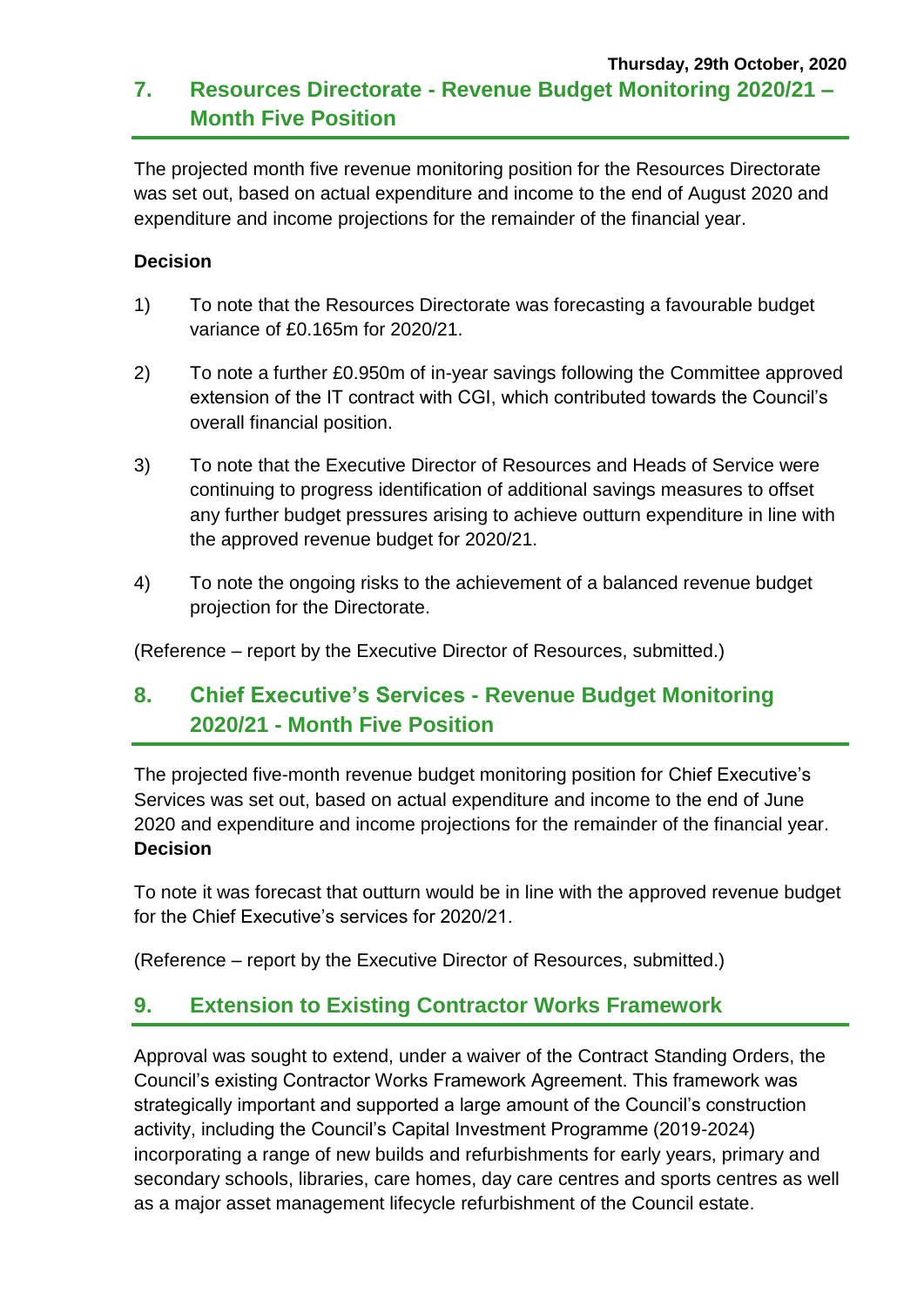# **Decision**

To approve an extension to the Council's Contractor Works Framework Agreement, under a waiver of the Contract Standing Orders, for a period of up to 24 months, from November 2020, with the Lots to be extended and the relevant contractors as follows:

- 1) Lot 1 Electrical Installation Works to Arthur McKay & Co Ltd (now t/a Atalian Servest AMK Ltd), Dacoll (Electrical Contracting) Ltd, FES Ltd, Nicholson Bros (Electrical Contractors) Ltd and Skanska FM Ltd at an estimated contract value of £9.4M for the extension period.
- 2) Lot 2 Mechanical Installation Works to Arthur McKay & Co Ltd (now t/a Atalian Servest AMK Ltd), FES Ltd and Skanska FM Ltd at an estimated contract value of £7.8M for the extension period.
- 3) Lot 3 Roofing & Rainwater Works to Advance Construction Ltd, Clark Contracts Ltd, G Grigg & Sons, James Breck Ltd, Watson & Lyall Ltd and Zenith at an estimated contract value of £4.5M for the extension period.
- 4) Lot 4 Timber/uPVC Windows, Doors & Screens to Ashwood Scotland Ltd, Clark Contracts Ltd, Cornhill Building Services Ltd, Lakehouse Contracts Ltd and Watson & Lyall at an estimated contract value of £6.8M for the extension period.
- 5) Lot 6 Multi-Trade Works Packages up to £500,000 in individual value to Ashwood Scotland Ltd, Cornhill Building Services Ltd, Clark Contracts, Maxi Construction and Morris & Spottiswood at an estimated contract value of £15.9M for the extension period.
- 6) Lot 7 Multi-Trade Works Packages between £500,001 £5,000,000 in individual value to CCG Ltd, ESH Construction, Graham Construction, Lakehouse Contracts Ltd and Maxi Construction at an estimated contract value of £19.7M for the extension period.
- 7) Lot 8 Multi-Trade Works Packages above £5,000,000 in individual value to BAM Construction, CCG Ltd, Graham Construction, McLaughlin & Harvey and Morgan Sindall at an estimated contract value of £27.7M for the extension period.
- 8) Lot 9 Stonework and Masonry Works to Cornhill Building Services, G Grigg & Sons, Go Wright, Historic Property Restoration, James Breck Ltd and Zenith at an estimated contract value of £4.3M for the extension period.
- 9) Lot 10 Groundworks, Civil Works and Concrete Repairs to Advance Construction Ltd, Luddon Construction, MacKenzie Construction and Premier One at an estimated contract value of £7.3M for the extension period.
- 10) Lot 12 Water Treatment and Legionella Management Works to Caledonia Heating, Envirocure, GBS Building Services, HSL Compliance Ltd, Integrated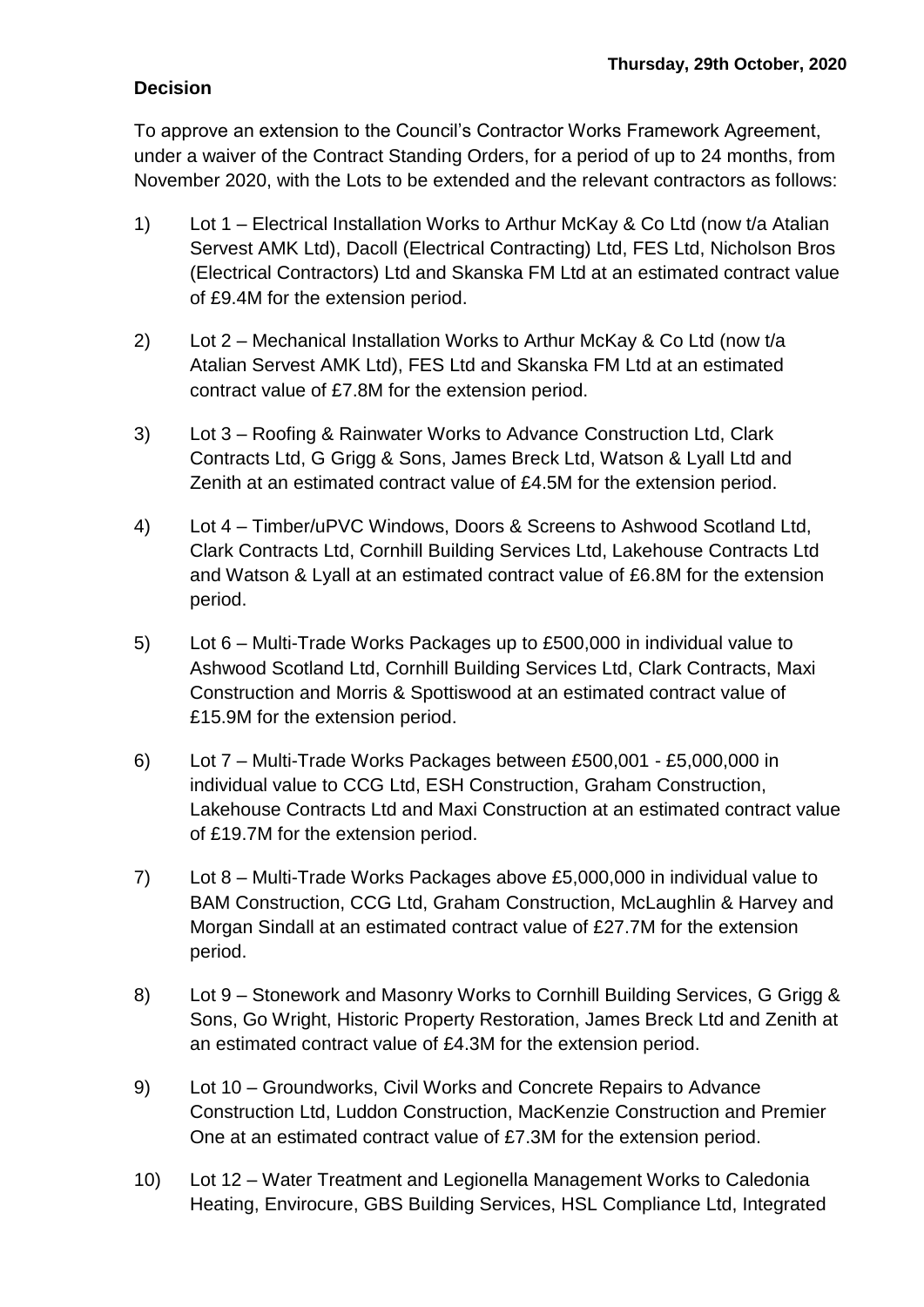Water Services Ltd and SPIE Ltd at an estimated contract value of £21K for the extension period.

(Reference – report by the Executive Director of Resources, submitted.)

# **10. Award of Contract for Professional Services Framework**

Approval was sought to award a multi-lot framework agreement to the most economically advantageous organisations identified following a competitive tendering process. The framework consisted of 12 Lots for professional services to support the Council's technical services in delivering an undefined programme of construction, maintenance and repair programmes.

The estimated Framework value included £95 million of Council spend.

### **Decision**

- 1) To approve the award of a multi-lot framework agreement for Professional Services to the suppliers set out in Appendix 1 of the report by the Executive Director of Resources. The framework consisted of 13 Lots with an estimated value to the Council of £95 million over the maximum four-year term. Lot 9 was not being recommended for approval, reducing the framework to 12 Lots in total that approval was sought for, as follows:
	- i) The award of Lot 1 Project Management Services at an estimated contract value of £2,000,000 per annum.
	- ii) The award of Lot 2 Building Surveying Services at an estimated contract value of £2,000,000 per annum.
	- iii) The award of Lot 3 Quantity Surveying Services at an estimated contract value of £2,500,000 per annum.
	- iv) The award of Lot 4 Architectural Services Education/Non-residential at an estimated contract value of £2,500,000 per annum.
	- v) The award of Lot 5 Architectural Services Residential at an estimated contract value of £2,500,000 per annum.
	- vi) The award of Lot 6 Architectural Services Landscape at an estimated contract value of £750,000 per annum.
	- vii) The award of Lot 7 Structural and Civil Engineering Services at an estimated contract value of £3,000,000 per annum.
	- viii) The award of Lot 8 Mechanical and Electrical Engineering Services at an estimated contract value of £2,500,000 per annum.
	- ix) The award of Lot 10 Interior Design Services at an estimated contract value of £1,500,000 per annum.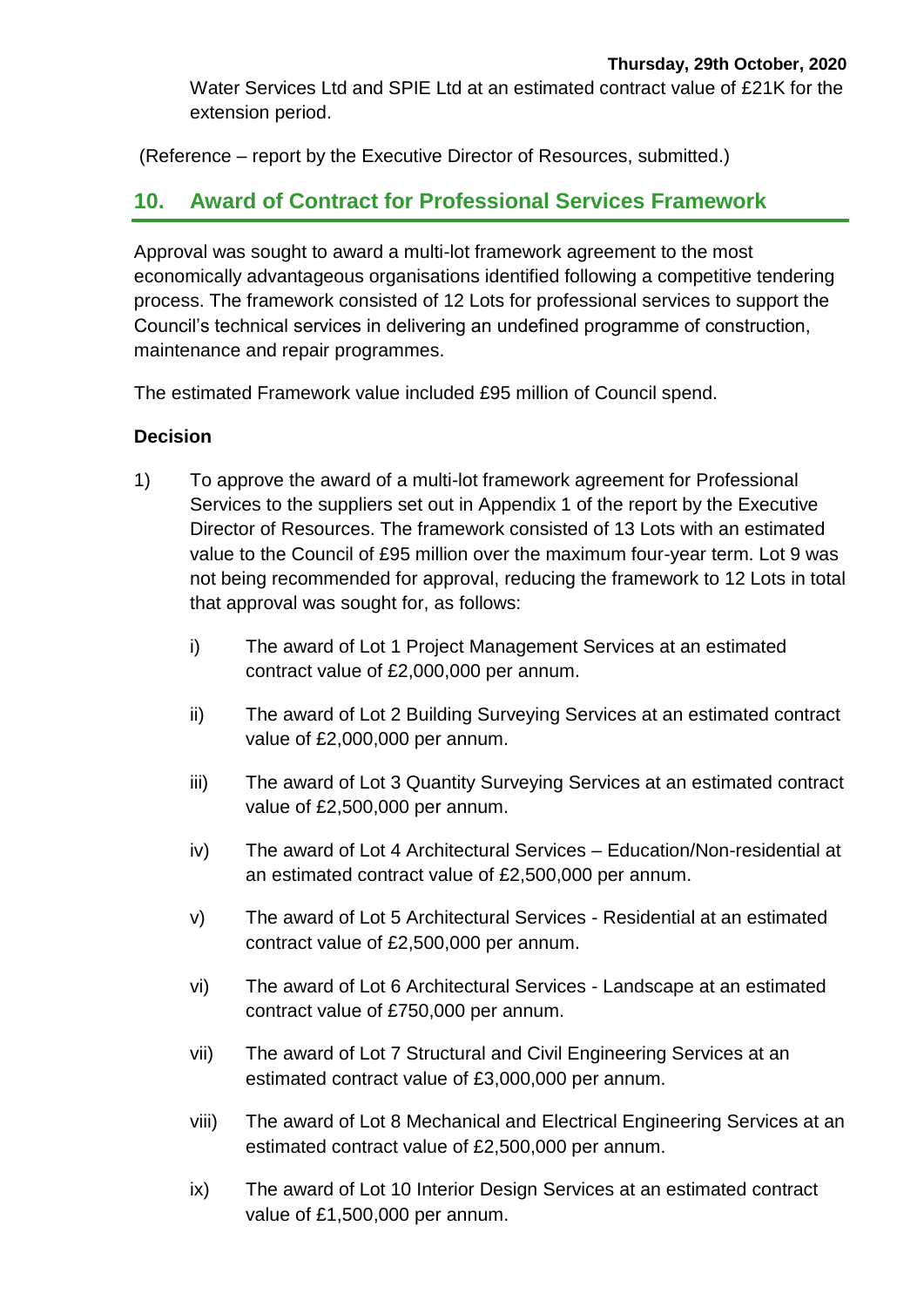- x) The award of Lot 11 Multi-Discipline Design Team Services at an estimated contract value of £3,000,000 per annum.
- xi) The award of Lot 12 Passive House Designer (Architect) Services at an estimated contract value of £500,000 per annum.
- xii) The award of Lot 13 Transportation Services at an estimated contract value of £1,000,000 per annum.
- 2) To note that the contract values above were reflective of estimated future pipeline of works and that the scope of works could fluctuate subject to budget allocation and funding approvals.
- 3) To note that the Framework Agreement was a collaborative arrangement to be used predominantly by Place Development and Property and Facilities Management. This Framework Agreement could also be utilised by 188 Participating Sector Partners. Where this occurred the Council would generate income via a rebate from the suppliers used by those contracting authorities.

(Reference – report by the Executive Director of Place and the Executive Director of Resources, submitted.)

# **11. Workforce Dashboard – August 2020**

A summary was provided of workforce metrics for the core and flexible workforce, absence, transformation/redeployment, risk, and performance, as detailed on the Finance and Resources Committee Workforce Dashboard, for the period of August 2020.

### **Decision**

To review and note the workforce information contained in the dashboard.

(Reference – report by the Executive Director of Resources, submitted.)

# **12. Housing Capital Works Framework Agreement 2020- 2024**

Approval was sought to award a multi Lot Framework Agreement for the Housing Capital Works Programme 2020- 2024 for a period of up to four years.

The framework now consisted of 15 Lots, with four of the lots broken into sub lots, and had an estimated value of up to £140m over the four-year period, subject to use.

### **Decision**

1) To approve the award of a multi-Lot framework agreement following a competitive tendering process for the Housing Property Capital Works Programme 2020-2024 to the contractors set out in Appendix 1 of the Report by the Executive Director of Place. The framework consisted of 16 Lots with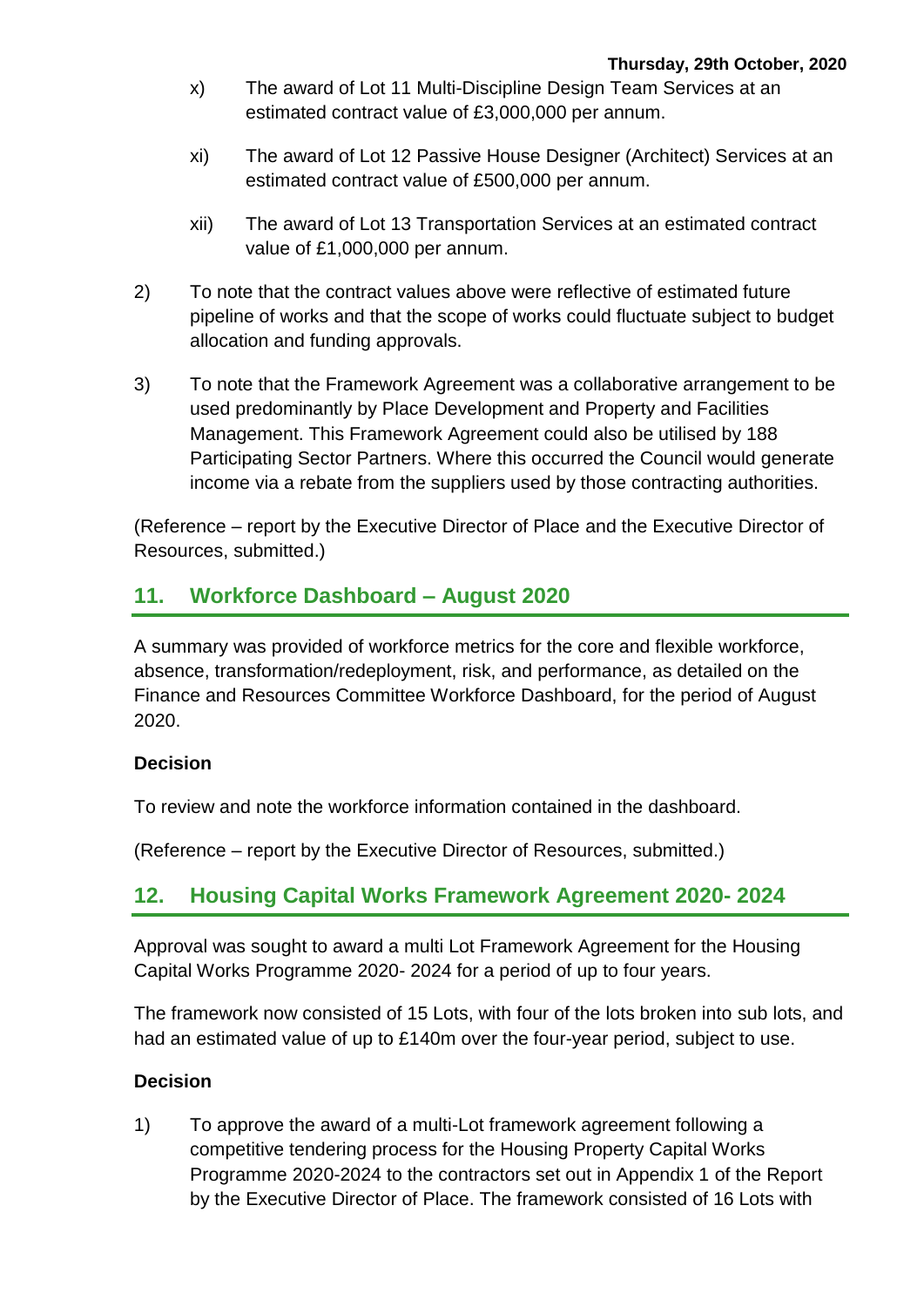#### **Thursday, 29th October, 2020**

four of the Lots broken into sub Lots with an estimated value of £140million over the maximum term. Lot 4 would not be progressed, reducing the framework to 15 Lots in total that approval was sought to award, as follows:

- i) The award of Lot 1 Electrical Works with sub lots with an estimated value of £2.1 million per annum.
- ii) The award of Lot 2 Multi Trade Works of less than £0.5m with an estimated value of £2.4m per annum.
- iii) The award of Lot 3 Multi Trade Works greater than £0.5m with an estimated value of £6.2m per annum.
- iv) The award of Lot 5 Kitchen and Bathroom with an estimated value of £7.5m per annum.
- v) The award of Lot 6 Lift Replacement with an estimated value of £1.2m per annum.
- vi) The award of Lot 7 Mechanical & Electrical Works with an estimated value of £1.95m per annum.
- vii) The award of Lot 8 Domestic Gas Installations with an estimated value of £2.4m per annum.

viii) The award of Lot 9 Security with an estimated value of £1.8m per annum.

- ix) The award of Lot 10 Painting & Decorating with an estimated contract value of £0.240m per annum.
- x) The award of Lot 11 Adaptations with an estimated value of £1.44m per annum.
- xi) The award of Lot 12 Lead Replacement with an estimated value of £0.6m per annum.
- xii) The award of Lot 13 Demolition City Wide less than £0.250m with an estimated value of £0.6m per annum.
- xiii) The award of Lot 14 Demolition City Wide more than £0.250m with an estimated value of £0.750m per annum.
- xiv) The award of Lot 15 Energy Efficiency Installations with sub lots with an estimated value of £3.52m per annum.
- xv) The award of Lot 16 External Works neighbourhood environmental projects (NEPs) with an estimated value of £2.52m per annum.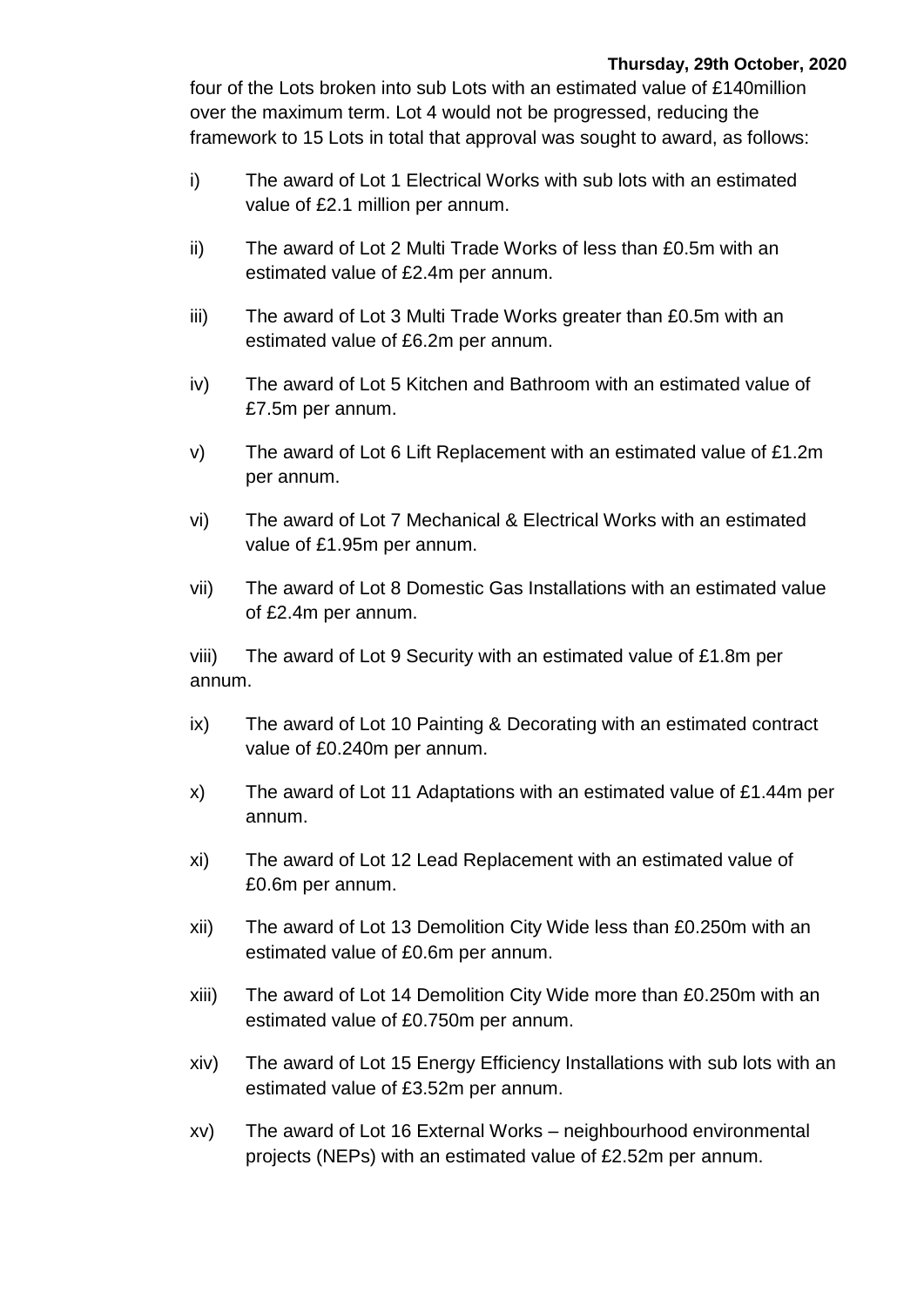2) To agree to delegate authority to the Executive Director of Place for the awarding of mini competitions, which were undertaken using the framework and to note that these awards would be reported to the Finance and Resources Committee under the six-monthly procurement report for Awards of Contract under delegated authority.

(Reference – report by the Executive Director of Place, submitted.)

# **13. Telford NHT 2011 LLP: Sale of Homes to LAR Housing Trust**

Approval was sought for the Council to sell 89 homes held in the Telford NHT 2011 Limited Liability Partnership (LLP) to LAR Housing Trust, to be retained as affordable rented housing whilst ensuring that those tenants who were willing and able to purchase a home within the development were provided with an opportunity to do so.

### **Decision**

1) To approve the sale of the Telford NHT 2011 LLP homes to LAR Housing Trust for the sum of £11.6 million, on the terms and conditions outlined in the report by the Executive Director of Place.

2) To delegate approval to the Executive Director of Place to conclude the disposal.

3) To note that following the conclusion of the sale and the wind up of the LLP, the Council as developer was expected to receive an estimated £0.200m in unspent reserves and to approve ring-fencing of these reserves to support the delivery of affordable housing.

(Reference – report by the Executive Director of Place, submitted.)

# **14. Contract Award Recommendations in Respect of 'Receipt and Processing of Dry Mixed Recyclates'**

Approval was sought to award the contract for 'Receipt and Processing of Dry Mixed Recyclates' to Biffa Waste Services Limited, to commence on 29 November 2020 for an initial period of three years, with options to extend for up to two further periods of 12 months each, at a total estimated net cost of £7,875,000.

### **Decision**

- 1) To approve the award of contract in respect of the 'Receipt and Processing of Dry Mixed Recyclates'.
- 2) To approve the commencement of the contract on 29 November 2020 for an initial period of three years, with options to extend for up to two further periods of twelve months each, at a total estimated net cost of £7,875,000.

(Reference – report by the Executive Director of Place, submitted.)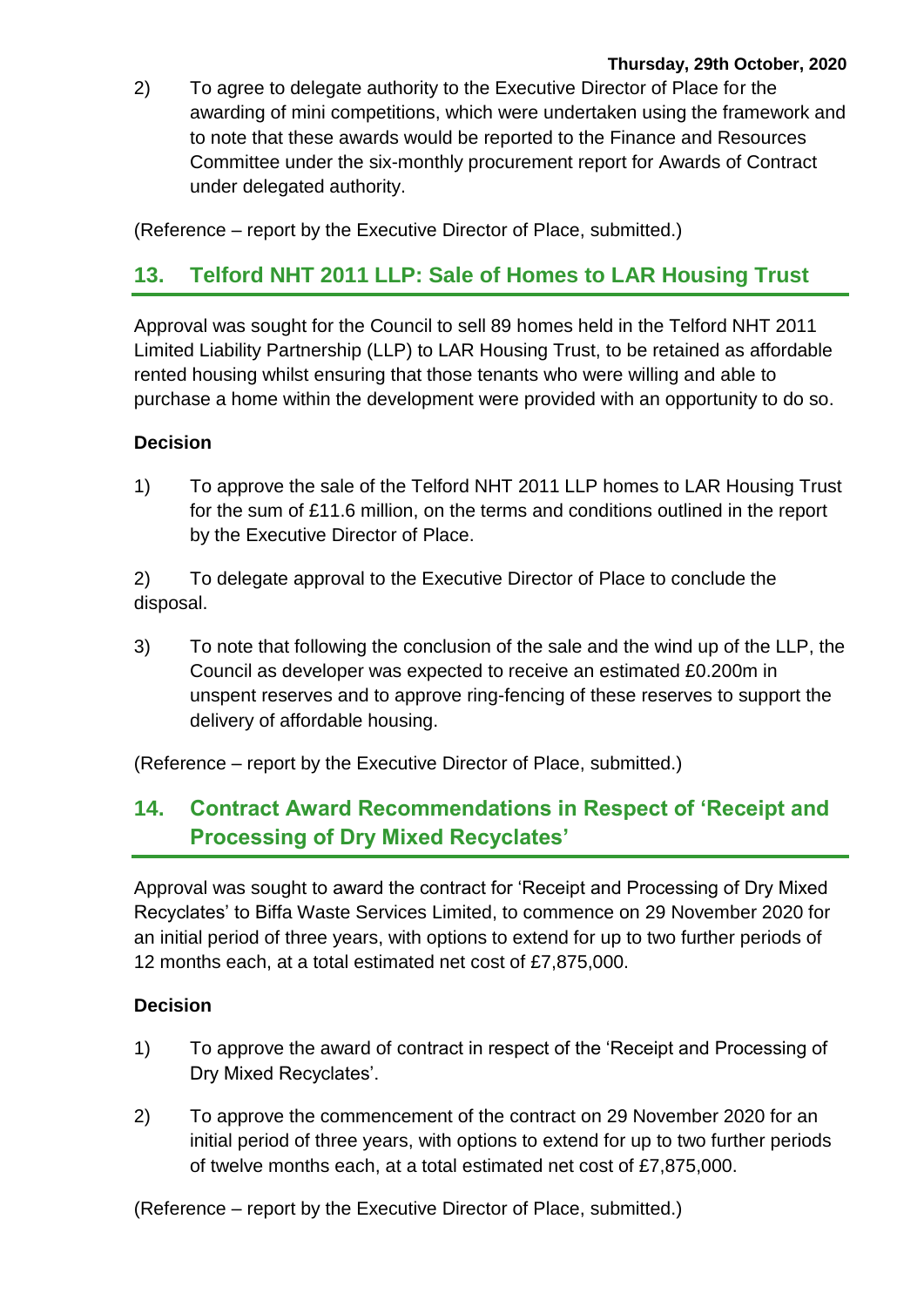# **15. Disposal of Bulky Waste**

Approval was sought for a 14-week extension (1 October 2020 – 8 January 2021) of the current waiver (2143) with Hamilton Waste & Recycling Ltd for the treatment and disposal of bulky waste from Household Waste and Recycling Centres (HWRC's), Special Uplifts and Street Cleansing (flytipping) whilst the replacement contract procurement exercise was completed.

### **Decision**

- 1) To approve a 14-week extension (1 October 2020 8 January 2021) of current waiver with Hamilton Waste & Recycling Ltd for the treatment and disposal of bulky waste from Household Waste and Recycling Centres (HWRC's), Special Uplifts and Street Cleansing (flytipping).
- 2) To note the value of the 14-week extension of current waiver would be in the region of £91,000.
- 3) To note that £75,000 of additional costs were incurred in June and July 2020 with the reopening of HWRC's and the reduction in the number of skips.
- 4) To note that the total value of this waiver including the 14-week extension and additional HWRC costs was £403,600.
- 5) To note that at time of writing the procurement exercise for this contract would be in the final stages, with a 'preferred bidder' identified. It was intended to bring the award of contract to Committee on 3 December 2020 for approval.
- 6) To note that this waiver extension would ensure continuity of service provision until a new contract for disposal of bulky waste could be procured and implemented.

(Reference – report by the Executive Director of Place, submitted.)

# **16. Homelessness Services – Use of Temporary Accommodation**

During the Covid-19 pandemic, the Council had used significantly more temporary accommodation in order to support vulnerable people and ensure the spread of the virus was minimised amongst the homeless population.

Approval was sought to enter into spot contracts for temporary accommodation comprised of flats, bed and breakfasts and tourist hotels on a spot purchase basis for the period to 31 March 2021, to supplement the current contracted provision of accommodation.

### **Decision**

1) To agree to enter into spot contracts for temporary accommodation comprised of flats, bed and breakfasts and tourist hotels on a spot purchase basis for the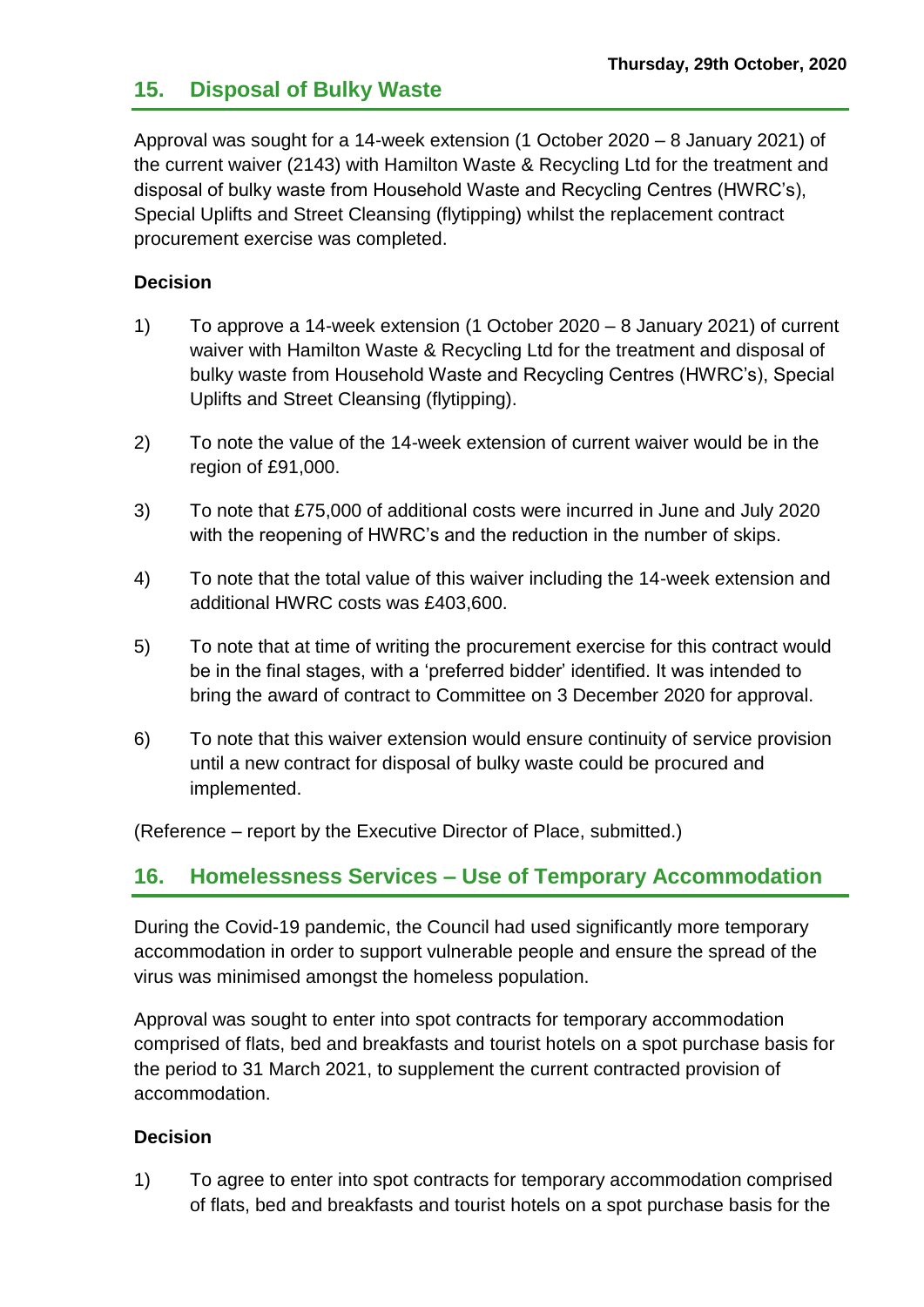period to 31 March 2021, to supplement the current contracted provision of accommodation.

- 2) To note that the Policy and Sustainability Committee previously approved waivers to the value of £9.29m on 25 June 2020.
- 3) To approve the additional waivers totalling £3.504m and note that £0.785m of waivers previously approved were no longer required.
- 4) To note the increased use and cost of temporary accommodation during the pandemic to 31 March 2021.
- 5) To agree to discuss with Planning Enforcement the option of directly contacting holiday let owners.

(References – Policy and Sustainability Committee of 25 June 2020 (item 16); report by the Executive Director for Communities and Families, submitted.)

### **Declaration of Interests**

Councillor Corbett declared a non-financial interest in the above item as an employee of Shelter Scotland.

# **17. Annual Fraud Prevention and Detection Report**

An annual overview was provided of fraud prevention and detection activities undertaken in 2019/20.

### **Decision**

To note the fraud prevention and detection work undertaken during the 2019/20 financial year.

(Reference – report by the Executive Director of Resources, submitted.)

# **18. 26 Cultins Road, Edinburgh – Proposed Lease Extension**

Multi-Fleet Services Limited currently occupied 0.26 hectares (0.64 acres) at 26 Cultins Road, Edinburgh on a ground lease which expired on 18 September 2024. Approval was sought to grant the tenant a 6-year lease extension on the terms and conditions outlined in the report by the Executive Director of Resources.

# **Decision**

To approve a 6-year lease extension to Multi-Fleet Services Limited at 26 Cultins Road, Edinburgh on the terms outlined in this report and on other terms and conditions to be agreed by the Executive Director of Resources.

(Reference – report by the Executive Director of Resources, submitted.)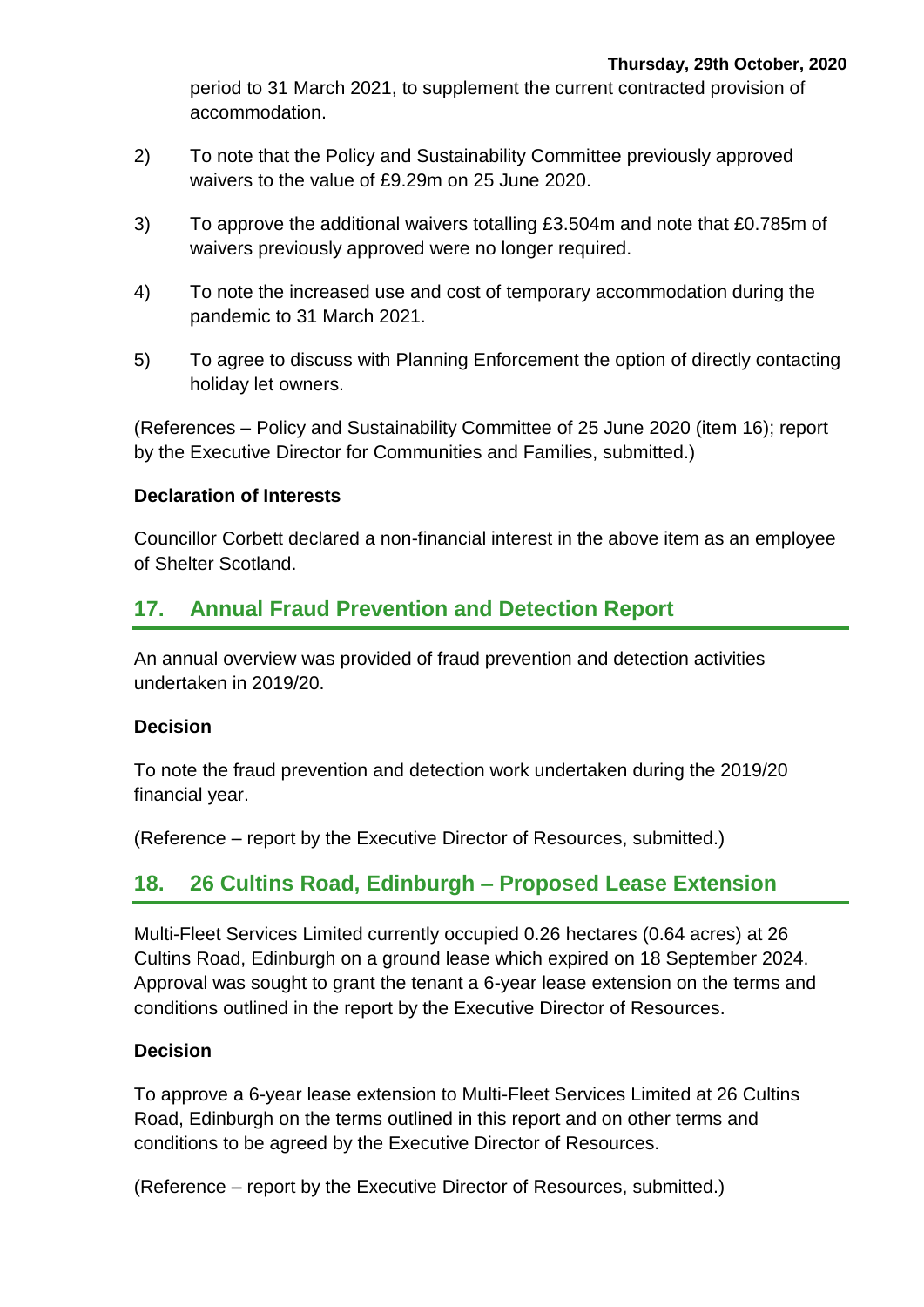The Sirius building was let to KUC Properties on a 20-year lease expiring on 13 January 2021. The building was, in part, sub-let to with Pulsant Limited occupying most of the space. Approval was sought to grant Pulsant Limited a new five year lease, on the expiry of the lease to KUC properties on the terms and conditions outlined in the report by the Executive Director of Resources.

### **Decision**

To approve a five-year lease to Pulsant Limited at the Sirius Building, Clocktower, Edinburgh, on the terms outlined in this report and on other terms and conditions to be agreed by the Executive Director of Resources.

(Reference – report by the Executive Director of Resources, submitted.)

# **20. Trinity Apse, Edinburgh – Proposed New Lease**

Trinity Apse was currently vacant and used on an ad-hoc basis for public events and as a Festival venue. Approval was sought to grant a new 25-year lease to Auld Alliance Limited on the terms and conditions outlined in the report by the Executive Director of Resources.

## **Decision**

To approve a new 25-year lease to Auld Alliance Limited at Trinity Apse, 10 Chalmers Close, Edinburgh on the terms outlined in the report and on other terms and conditions to be agreed by the Executive Director of Resources.

(Reference – report by the Executive Director of Resources, submitted.)

# **21. 1st Floor, Ratho Park (Phase 3), Edinburgh – Proposed New Lease**

The first-floor office suite at Phase 3 Ratho Park, Newbridge had been vacant since August 2018 with limited interest during marketing. Approval was sought to grant a 20 year lease to Nykobing Ltd on the terms and conditions outlined in the report by the Executive Director of Resources.

### **Decision**

To approve a new 20-year lease to Nykobing Ltd of the 1st Floor Office Suite, Ratho Park (Phase 3), on the terms outlined in the report and on other terms and conditions to be agreed by the Executive Director of Resources.

(Reference – report by the Executive Director of Resources, submitted.)

# **22. Miscellaneous Debts – Write-Off**